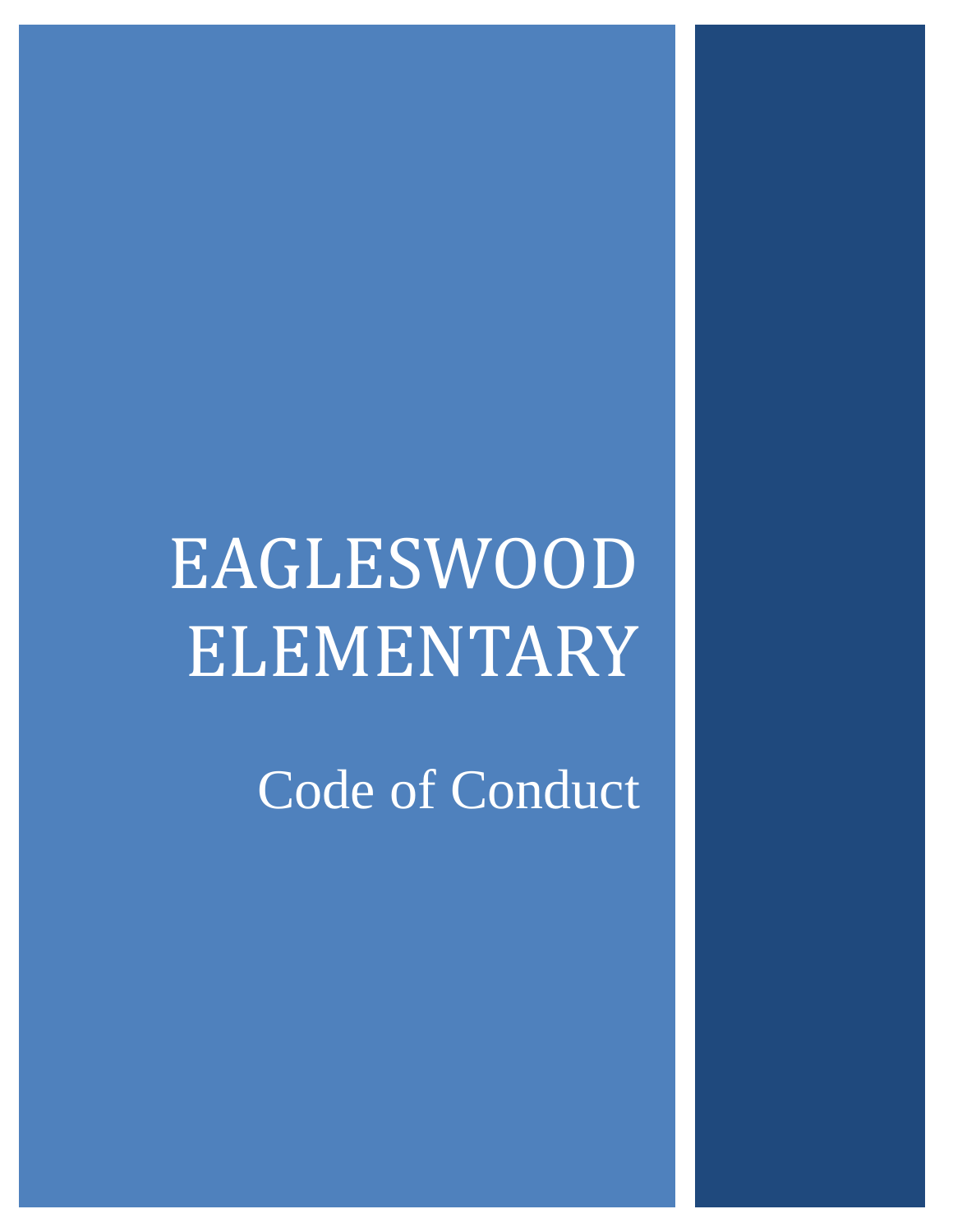# **Eagleswood Elementary School Code of Conduct**

# **Table of Contents**

| <b>Importance of Parental &amp; Staff Involvement3</b>     |
|------------------------------------------------------------|
|                                                            |
|                                                            |
|                                                            |
|                                                            |
|                                                            |
| <b>Discipline Procedures Communication Responsibility9</b> |
| Personal Possessions, Cell Phones, Dress Code9-10          |
|                                                            |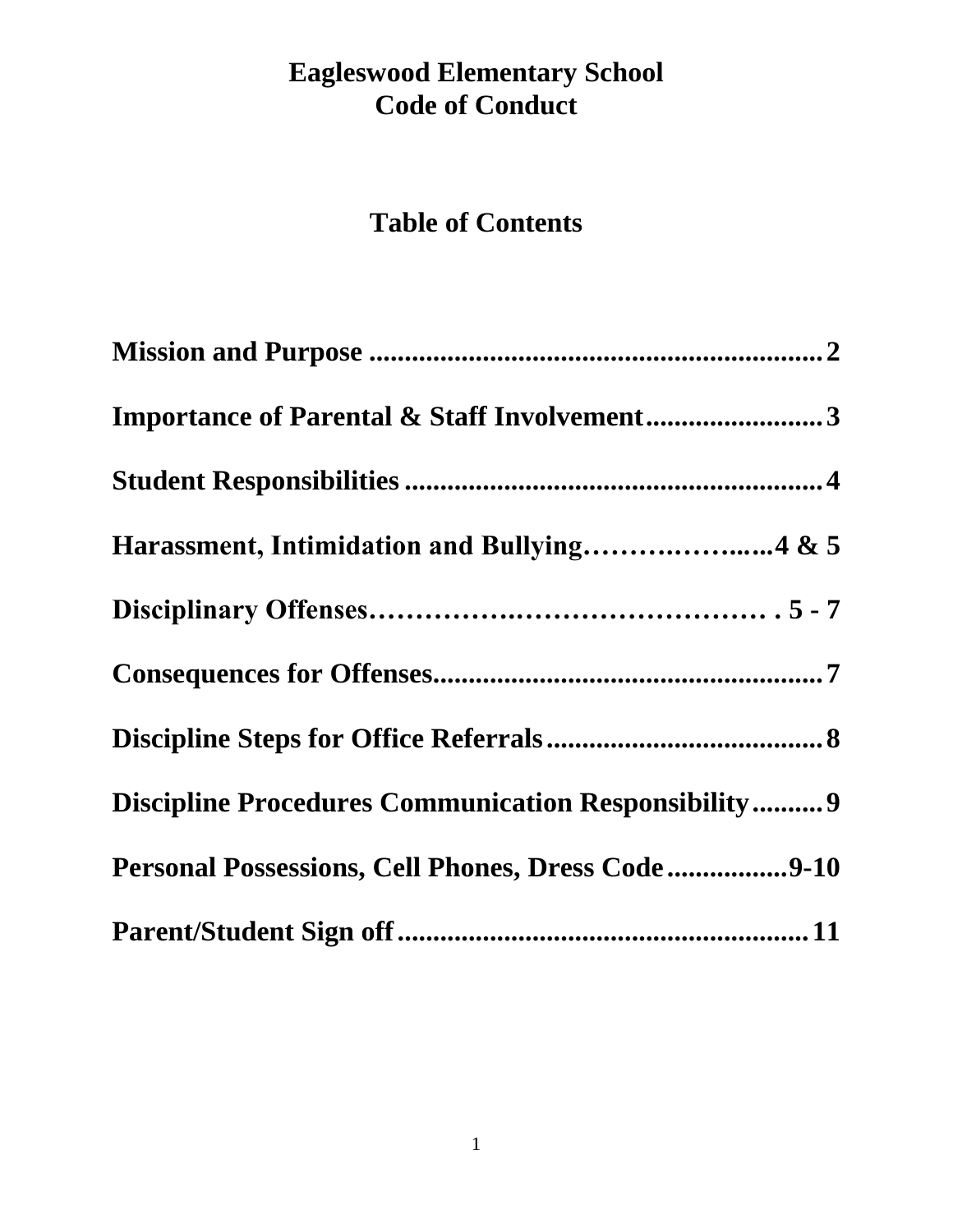# **EAGLESWOOD TOWNSHIP ELEMENTARY SCHOOL**

#### **Our Mission**

Eagleswood Elementary School's mission is to foster academic excellence through the New Jersey Core Content Standards in a safe and caring learning environment, through a partnership of family, staff and community.

#### **Our Vision**

The Eagleswood Elementary School Board of Education will provide the opportunity for faculty, staff, parents, alumni and all community members including retirees and business owners, to develop a sense of ownership, spirit, and pride in the Eagleswood Elementary School. Eagleswood Elementary will be the connecting link between home and the community. Eagleswood students' will realize that learning is a life-long commitment supported by dedicated staff, concerned parents and the community at large. It is the whole community that will put the idea of 'Education First' into action and ensure that our students are responsible and respectful citizens.

#### **Our Commitment as a School Community:**

**EDUCATION FIRST!** – As a community, we will create a school culture that fosters strong education and personal growth above all.

**EMBRACE INDIVIDUALITY** – Every child will grow if allowed to reach his or her full potential. As educators, we will create a program that identifies and builds on each child's diverse strengths, challenges and needs.

**ENRICH TALENT AND CREATIVITY** – Learning is lifelong. It comes from more than books, and formal lessons. Children grow in an environment that promotes enrichment and empowers them to stretch their talents. Working as a community, we will partner to find new ways to spark creativity outside of the traditional classroom.

**ENHANCE COMMUNICATION** – Our community partnership is only as strong as our lines of communication. We will find new, innovative ways to spark conversation within our community and communicate with you about our district.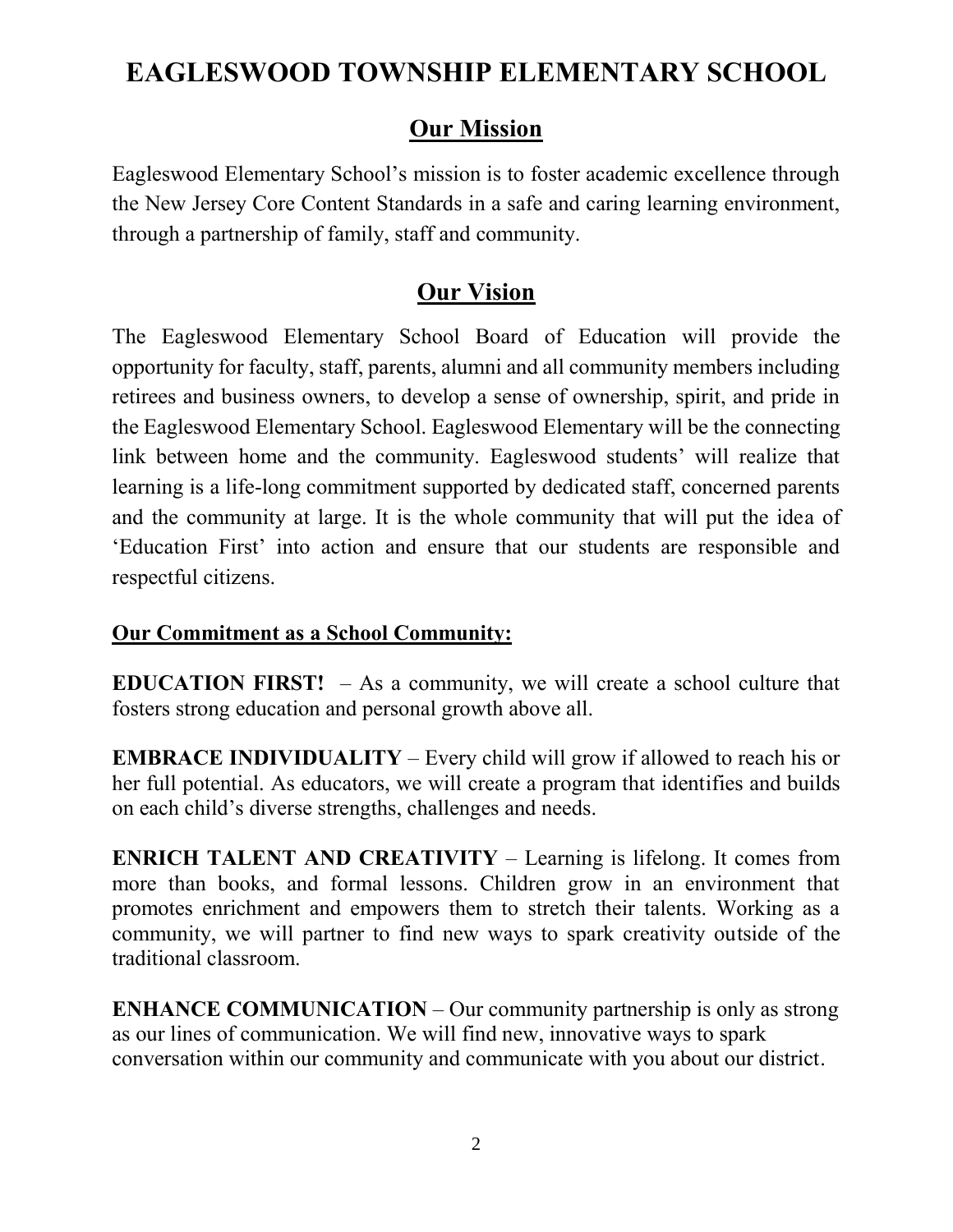# **Importance of Parental and Staff Involvement**

It is essential that parents/guardians, staff and students work together to develop a disciplined environment.

The school is not by itself responsible for, or equipped to develop, socially acceptable behavior by students. This is a shared responsibility of parents and students in partnership with the staff. The Eagleswood Elementary School Community is committed to developing partnerships between parents/guardians and staff to teach socially responsible behavior. Parents/guardians will be expected to support the establishment of these partnerships and the implementation of this policy.

If parents/guardians require assistance to meet their responsibilities in developing their child's appropriate behavior, the school will seek to link the child and the family to appropriate support agencies.

#### *Staff is expected to:*

- Explain the Code of Conduct to their students.
- Enforce the Code of Conduct in a consistent fashion.
- Function as a positive role model for the students.
- Contact parents as deemed necessary.

#### *Parents/guardians are expected to:*

- Read the Code of Conduct with their child and explain it as necessary.
- Function as a good listener to both their child and the school staff when a conflict arises.
- Function as a positive role model for their child.
- Contact the school as deemed necessary.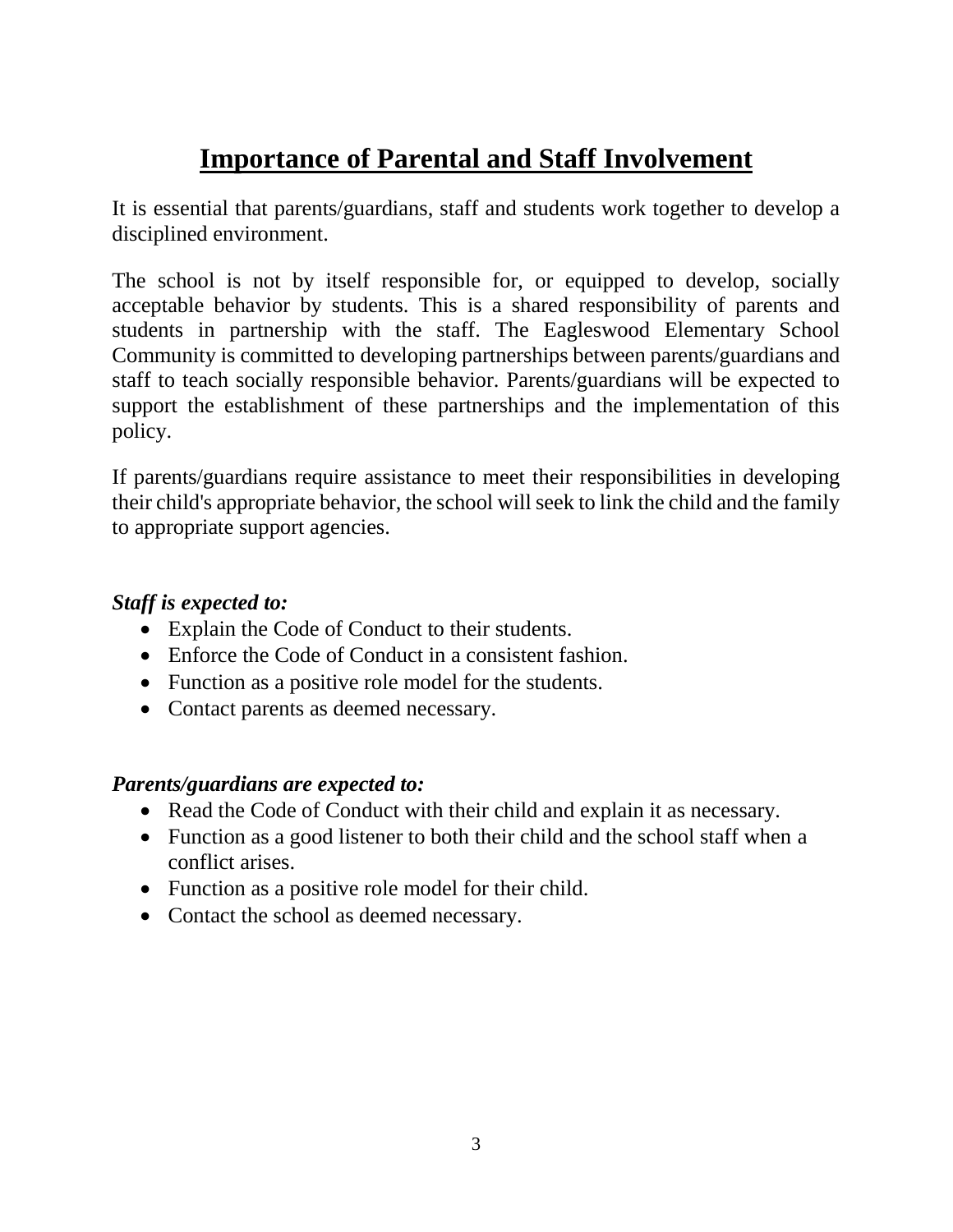# **Student Responsibilities**

All students are expected to show respect for self, others, property and the educational environment and to conduct themselves in a safe, nonthreatening way. In order to ensure a positive and productive learning atmosphere students are expected to:

- Follow school rules and regulations.
- Make a sincere effort to do their best work.
- Cooperate with teachers, administrators, school employees and other students.
- Be courteous to others at all times.
- Respect all individual and cultural differences.
- Dress appropriately as stated in the dress code section of this Code of Conduct (page 9).
- Take pride in their school and community.

In the school bathrooms, students will:

- Use appropriate voice level
- Respect the privacy of others
- Use healthy hygiene habits
- Use the sign out sheet in their classroom
- Keep the bathrooms clean and safe

# **Harassment, Intimidation and Bullying**

It is the intent of the NJ legislature in its January 2011 enactment of the new Harassment, Intimidation, and Bullying (HIB) Law to strengthen the standards and procedures for preventing, reporting, investigating, and responding to incidence of HIB of students that occur in school and off school premises.

The District prohibits all acts of harassment, intimidation or bullying. HIB is defined as any gesture, written, verbal or physical act or any electronic communication (that is, transmitted by an electronic device) whether it be a single incident or a series of incidents that:

- Is reasonably perceived as being motivated by either any actual or perceived characteristic such as race, color, religion, ancestry, national origin, gender, sexual orientation, gender identity and expression, or a mental, physical or sensory disability or by any other distinguishing characteristic; and
- Takes place on school property, at any school-sponsored function, on a school bus, or of school grounds that substantially disrupts or interferes with the orderly operation of the school or the rights of other students and that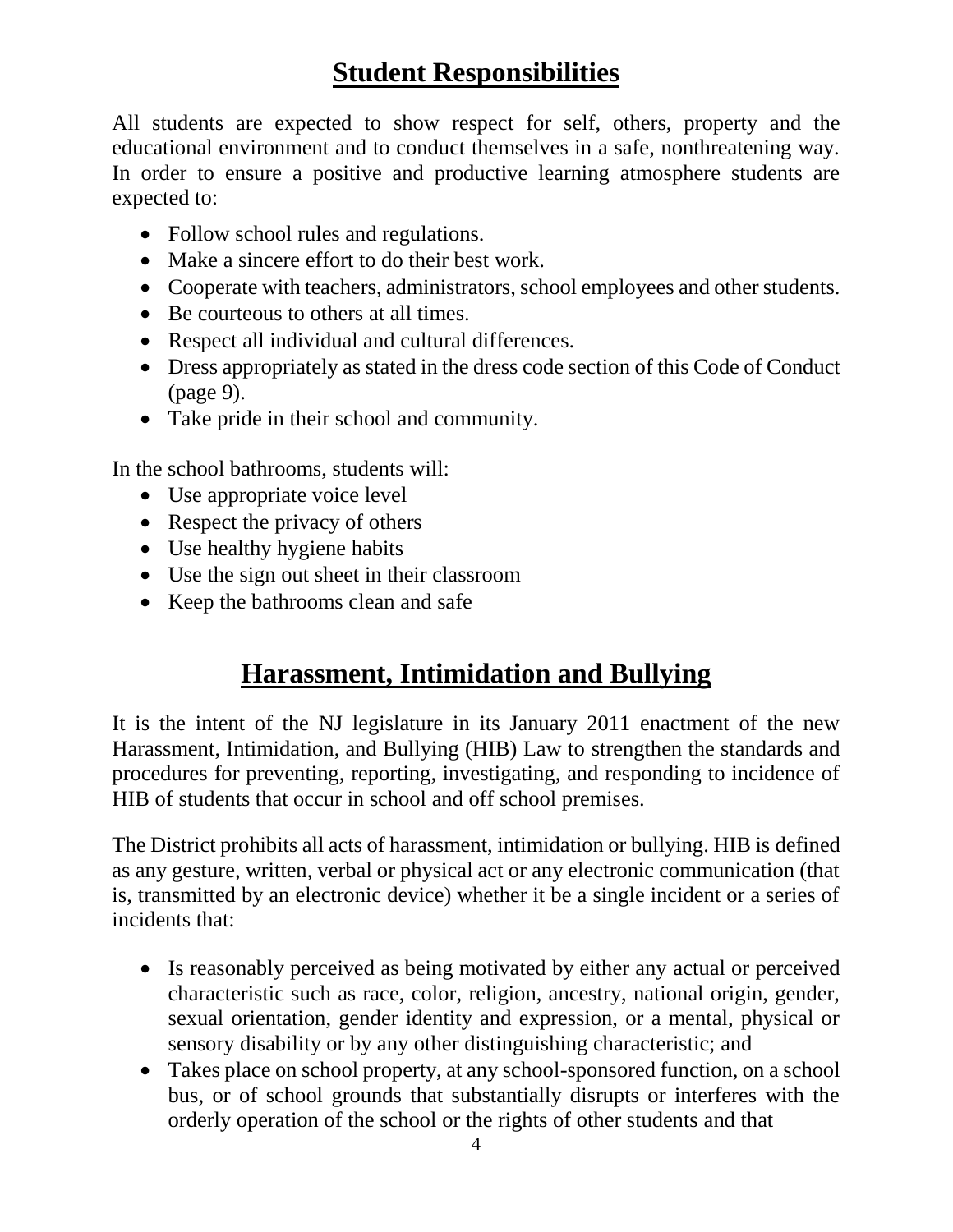- A reasonable person should know, under the circumstances, that the act will have the effect of physically or emotionally harming a student or damaging the student's property, or placing a student in reasonable fear of physical or emotional harm to person or damage to property; or
- Has the effect of insulting or demeaning any student or group of students, or
- Creates a hostile educational environment for the student by interfering with a student's education or by severely or pervasively causing physical or emotional harm to the student.

A HIB complaint will be investigated promptly within the defined timeline and in adherence with the procedures set forth in the District HIB Policy. This policy can be accessed in full on our website.

#### **HIB CONTACT INFORMATION:**

Anti-Bullying Coordinator-Deborah Snyder, tel: 609-597-3663, email: [dsnyder@etesd.com](mailto:dsnyder@etesd.com)

Anti-Bullying Specialist-Jaclyn DiCapua, tel: 609-597-3663, email: [jdicapua@etesd.com](mailto:jdicapua@etesd.com)

## **Disciplinary Offenses**

These disciplinary offenses apply to the students at all times (including while on the school bus and on school field trips) as stated in the Mission and Purpose of the Eagleswood Elementary School Code of Conduct.

Offenses include:

- 1. Inappropriate behavior, to include:
	- a. Gum chewing
	- b. Running
	- c. Yelling
	- d. Disruptive sounds or actions
- 2. Inappropriate clothing. Here are some guidelines:
	- a. Shorts and skirts must be longer than fingertip in length.
	- b. Midriffs, spaghetti straps and bathing suits are not permitted.
	- c. Shirts that have offensive sayings/slogans are not permitted.
	- d. Shirts that advertise alcoholic beverages, drugs, or tobacco products are not permitted.
	- e. Undergarments must not be visible.
	- f. Students must have sneakers for Physical Education.
	- g. Recess Students must have feet covered (sneakers, crocs, boots).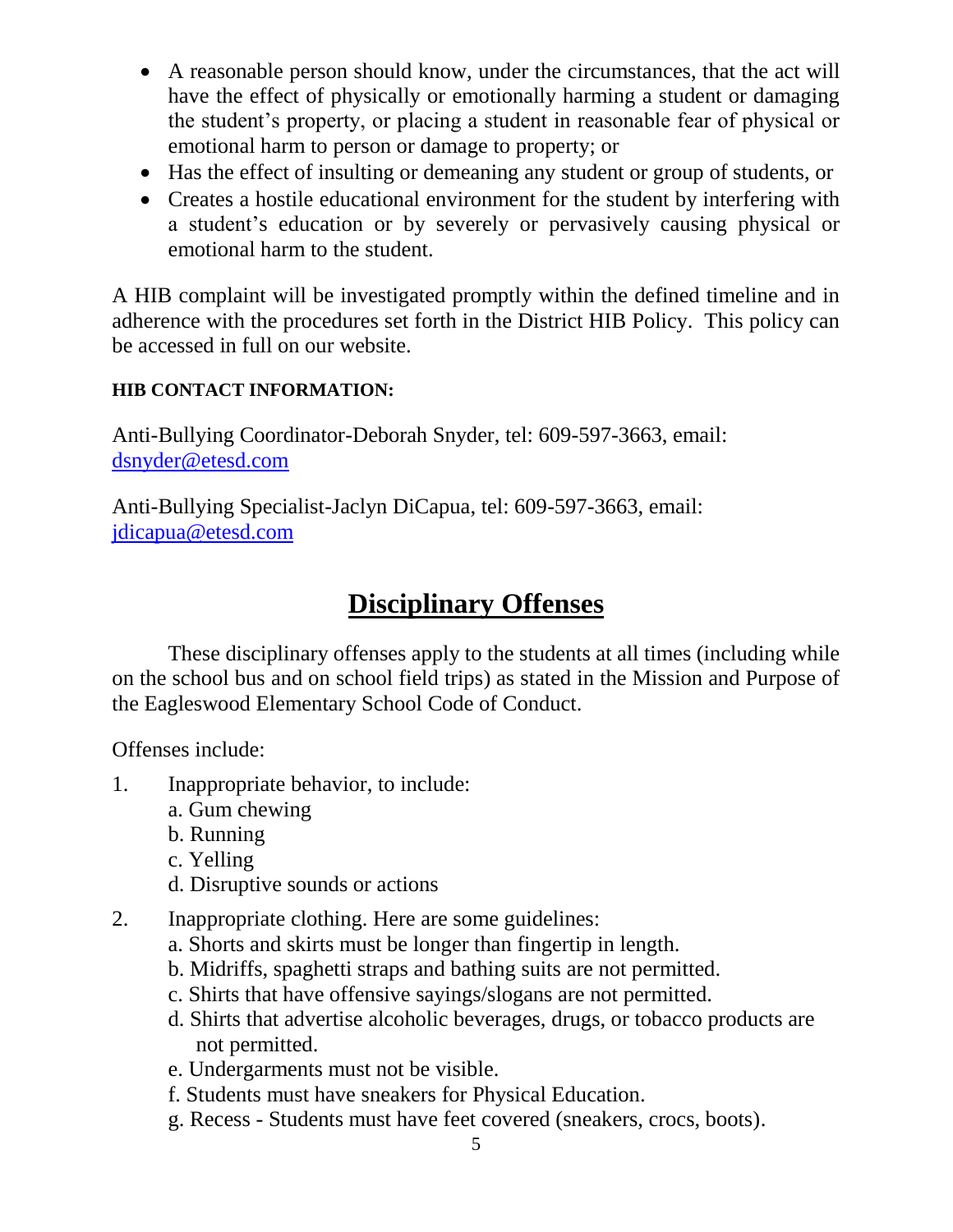h. Hats, caps or non-prescription sunglasses may not be worn in the building.

- 3. Inappropriate displays of affection.
- 4. Inappropriate language.
- 5. Leaving a classroom without permission and/or a hall pass.
- 6. Possession of non-school related personal items except with teacher's approval (e.g., toys, collectibles, games, etc.) are not permitted in school or on the school buses.
- 7. Possession of any electronic devices except with teacher's approval during special functions such as field trips "and indoor recess" are not permitted in school or on the school buses.
- 8. Possession of a cellular phone, or any similar device.
- 9. Selling food or other items to other students.
- 10. Lack of respect for school property (desks, chairs, computer equipment) or the property of others.

#### *Offenses which require immediate office referral include:*

- 1. Harassment, Intimidation or Bullying of any kind.
- 2. Disrespect of the authority of school personnel and school related personnel, e.g., willful defiance, damage to school property, etc. which constitutes insubordination.
- 3. Academic dishonesty, e.g., copying another student's work, plagiarism, cheating of any sort, etc.
- 4. Name calling, profanity or vulgarity that is considered indecent or obscene. This includes nonverbal gestures and written and graphic material.
- 5. Fighting.
- 6. Borrowing or lending money to other students.
- 7. Inappropriate / unauthorized use of computers, e.g., accessing another student's files, accessing confidential school files, etc.
- 8. Gambling of any form.
- 9. Pushing, shoving, or any physical contact of any kind.

#### *Offenses with automatic police notification, as required by law include:*

- 1. Possession of tobacco, drugs or alcohol.
- 2. Possession of any drug paraphernalia.
- 3. Possession of a weapon, e.g., firearms, knives, explosives, fire-works, other dangerous objects, etc.
- 4. Vandalism to school or private property. \*This is to include the threat to vandalize, burn, bomb, or destroy any property.
- 5. Threatening or intimidating bodily harm to any person.
- 6. Assault.
- 7. Theft/Stealing.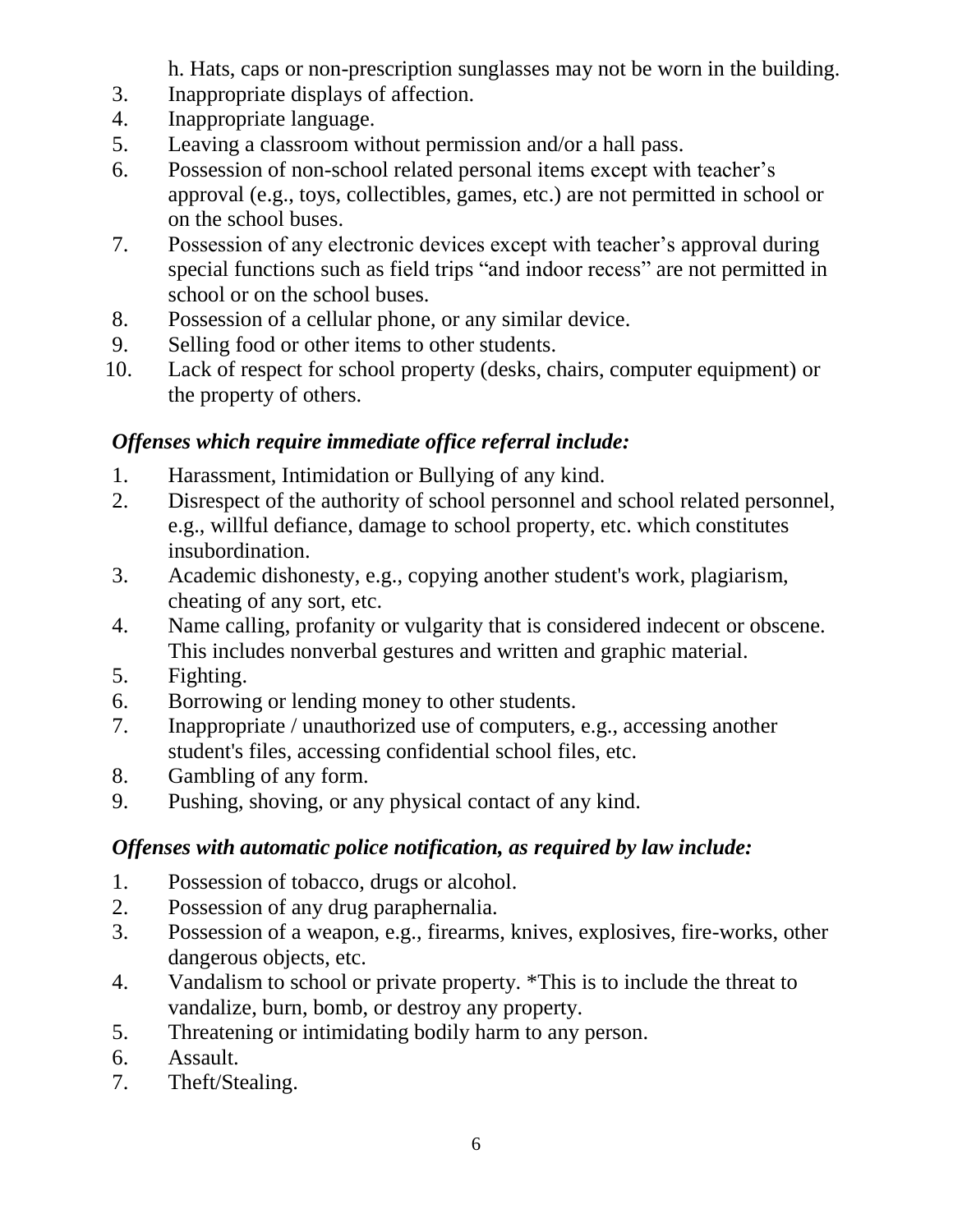8. Illegal use of computers, e.g., communicating threatening, harassing or indecent messages, downloading obscene material, etc.

## **Consequences For Offenses**

When evaluating an individual incident, our goal is to strive for consistency. However, in determining the appropriate response to pupils who commit one or more of the offenses listed, the following factors will be taken into account:

- 1. The developmental and maturity levels of the parties involved.
- 2. The level of harm.
- 3. The surrounding circumstances.
- 4. The nature of the behavior(s).
- 5. Past incidences or continuing patterns of behavior.
- 6. The relationships between the parties involved.
- 7. The context in which the alleged incidents occurred.
- 8. Additional factors relative to the individual(s) and the incident.

# **Offense First Offense Second Offense Third Offense**

| 1. Inappropriate behavior, such as: gum chewing, running, yelling, disruptive sounds or actions |                                                                       |                                                                                                                                                                                                                                                                                                                                                                                                                                                                                                                                                                                                           |  |  |
|-------------------------------------------------------------------------------------------------|-----------------------------------------------------------------------|-----------------------------------------------------------------------------------------------------------------------------------------------------------------------------------------------------------------------------------------------------------------------------------------------------------------------------------------------------------------------------------------------------------------------------------------------------------------------------------------------------------------------------------------------------------------------------------------------------------|--|--|
| Warning to Student                                                                              | Recess Detention (15 minutes)                                         | <b>Recess Detention</b>                                                                                                                                                                                                                                                                                                                                                                                                                                                                                                                                                                                   |  |  |
|                                                                                                 |                                                                       | (30 minutes) notify parents                                                                                                                                                                                                                                                                                                                                                                                                                                                                                                                                                                               |  |  |
|                                                                                                 |                                                                       |                                                                                                                                                                                                                                                                                                                                                                                                                                                                                                                                                                                                           |  |  |
| <b>Warning to Student</b>                                                                       |                                                                       | Recess Detention (30 minutes)<br>notify parents                                                                                                                                                                                                                                                                                                                                                                                                                                                                                                                                                           |  |  |
| 3. Inappropriate displays of affection                                                          |                                                                       |                                                                                                                                                                                                                                                                                                                                                                                                                                                                                                                                                                                                           |  |  |
| <b>Warning to Student</b>                                                                       | Recess Detention (15 minutes)                                         | Recess Detention (30 minutes)<br>notify parents                                                                                                                                                                                                                                                                                                                                                                                                                                                                                                                                                           |  |  |
| 4. Inappropriate language                                                                       |                                                                       |                                                                                                                                                                                                                                                                                                                                                                                                                                                                                                                                                                                                           |  |  |
|                                                                                                 |                                                                       | After school detention                                                                                                                                                                                                                                                                                                                                                                                                                                                                                                                                                                                    |  |  |
|                                                                                                 |                                                                       |                                                                                                                                                                                                                                                                                                                                                                                                                                                                                                                                                                                                           |  |  |
|                                                                                                 |                                                                       |                                                                                                                                                                                                                                                                                                                                                                                                                                                                                                                                                                                                           |  |  |
|                                                                                                 |                                                                       | After school detention                                                                                                                                                                                                                                                                                                                                                                                                                                                                                                                                                                                    |  |  |
|                                                                                                 |                                                                       |                                                                                                                                                                                                                                                                                                                                                                                                                                                                                                                                                                                                           |  |  |
|                                                                                                 |                                                                       |                                                                                                                                                                                                                                                                                                                                                                                                                                                                                                                                                                                                           |  |  |
|                                                                                                 |                                                                       |                                                                                                                                                                                                                                                                                                                                                                                                                                                                                                                                                                                                           |  |  |
|                                                                                                 |                                                                       |                                                                                                                                                                                                                                                                                                                                                                                                                                                                                                                                                                                                           |  |  |
|                                                                                                 |                                                                       | Recess detention (30 minutes)                                                                                                                                                                                                                                                                                                                                                                                                                                                                                                                                                                             |  |  |
|                                                                                                 |                                                                       | notify parents                                                                                                                                                                                                                                                                                                                                                                                                                                                                                                                                                                                            |  |  |
|                                                                                                 |                                                                       |                                                                                                                                                                                                                                                                                                                                                                                                                                                                                                                                                                                                           |  |  |
|                                                                                                 |                                                                       | Recess detention (30 minutes)                                                                                                                                                                                                                                                                                                                                                                                                                                                                                                                                                                             |  |  |
|                                                                                                 |                                                                       | notify parents                                                                                                                                                                                                                                                                                                                                                                                                                                                                                                                                                                                            |  |  |
|                                                                                                 | 2. Inappropriate clothing<br>Warning to student<br>Warning to student | Recess Detention (15 minutes)<br>Recess Detention (30min) In-school suspension<br>5. Leaving classroom without permission<br>Recess detention (30min) Office referral/notify parent<br>6. Possession of non-school related personal items, electronic devices, cell phones, etc.<br>Item to be confiscated. Parent must pick up item. It may not be brought back to school.<br>7. Selling food or other items to other students<br>Recess detention (15 minutes)<br>9. Lack of respect for school property (desks, chairs, computer equipment) or the property of others<br>Recess detention (15 minutes) |  |  |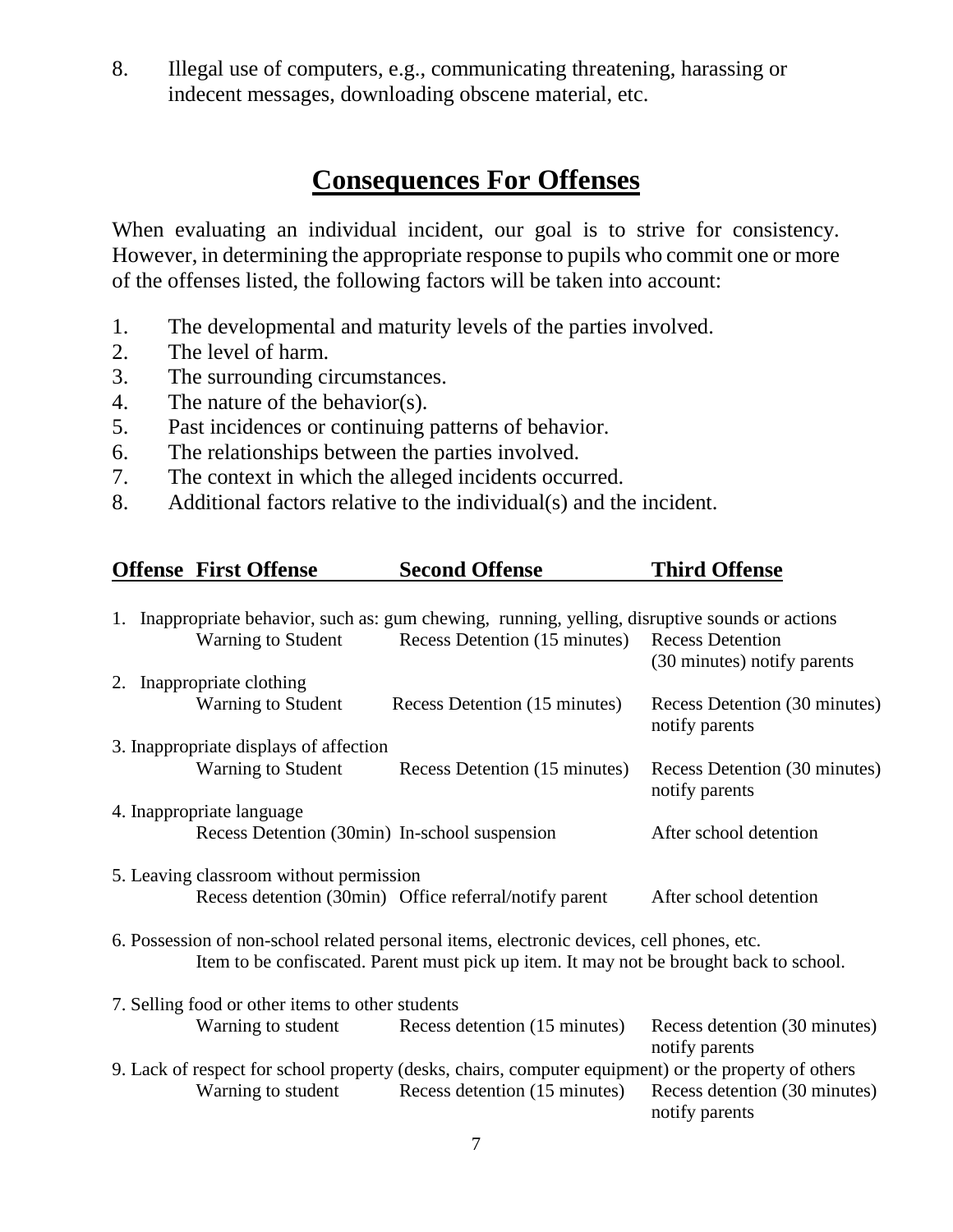#### **Discipline Steps for Office Referrals**

The following sequence will be followed. Please note that any student action may warrant the immediate referral to the I&RS Team, CST and/or the appropriate agency.

- **1. First Office Referral**: The principal or designee will discuss the incident with both the student and the teacher. The principal or designee will then make phone contact with the parent or guardian. An in-school suspension will be assigned as deem appropriate and according to grade level of the student.
- **2. Second Office Referral**: The student will receive an in-school suspension following parent/guardian contact, in addition to being excluded from all social events associated with school for a period of thirty school days. The thirty days will begin on the school day following the infraction. An appointment with the school counselor will be arranged to implement prevention/intervention strategies. A principal conference with the parents, teacher, and counselor will also take place.
- **3. Third Office Referral:** The student will receive an in-school suspension following parent/guardian contact. Students receiving their third office referral will be excluded from all social events associated with school for a period of sixty school days. The sixty days will begin on the following school day of the infraction. A conference will be held with the student's teacher(s), counselor, and/or the principal/designee to further explore prevention/intervention strategies. An I&RS or CST meeting will be held.
- **4. Fourth Office Referral:** The student will receive an out-of-school suspension immediately following parent/guardian contact. Upon returning to school, a parent/guardian must accompany his/her child to attend a conference with the principal. The fourth referral excludes the student from all social events for the remainder of the year, this includes class trips.

Parents/Guardians of sixth grade students please take note: a student may be excluded from extracurricular activities, including the graduation dance/party in addition to the graduation ceremony for discipline reasons.

\*NOTE: Office referrals are serious infractions that transcend teacher detentions. They are assigned in situations where a student has interrupted the educational process to the extent that the student must be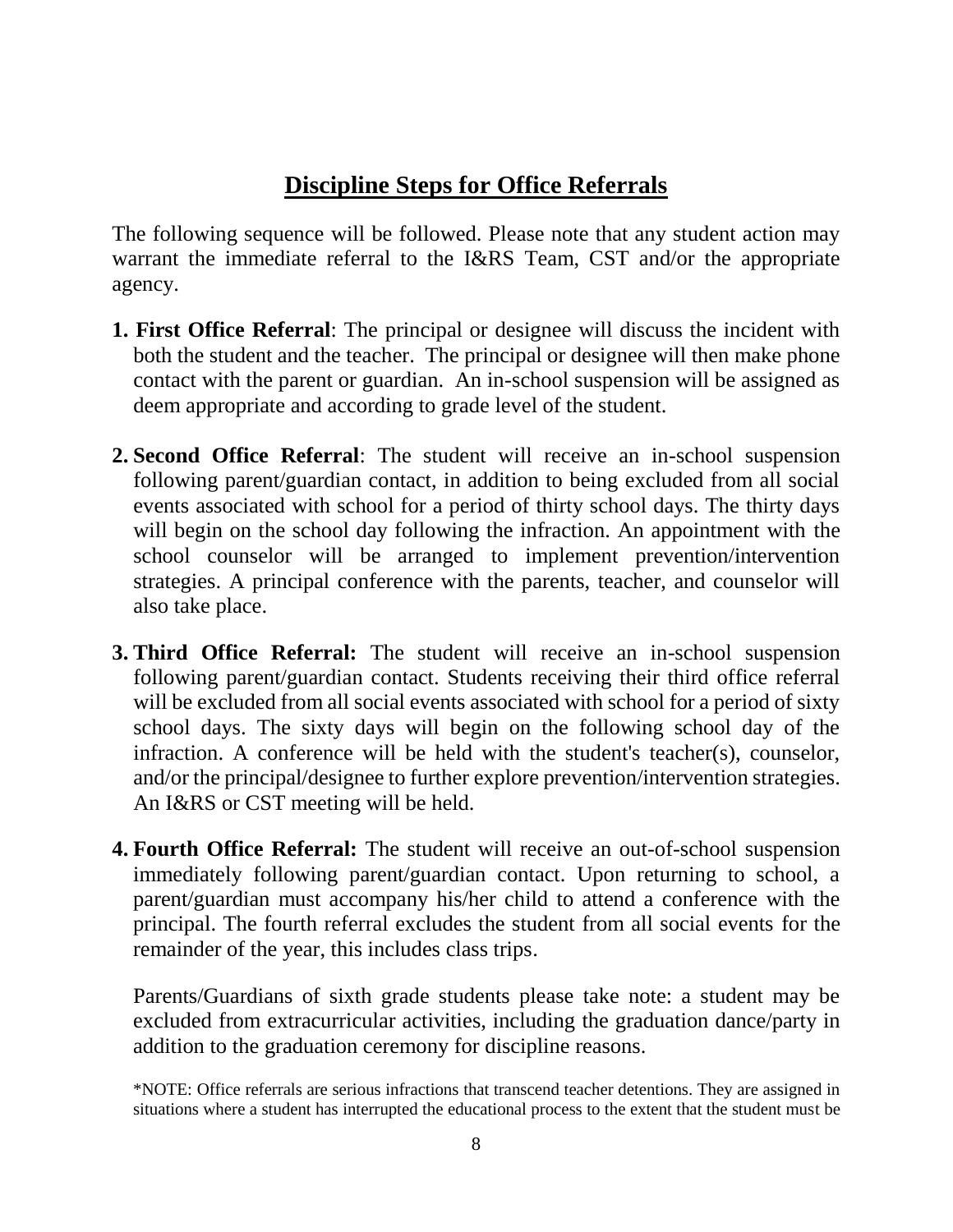removed from the general school population. Office referrals are also assigned when minor offenses are so repetitious that the determination is defiance and/or insubordination.

The above sequence will be followed; however, please be advised that the Principal, or designee, reserves the right of suspension in any situation that interferes with the right of teachers to teach, of students to learn, or if the safety of any person is threatened.

# **Discipline Procedures Communication Responsibility**

The third teacher detention requires parental notification either via written notice or phone contact. Office referrals require phone contact by the principal or designee. Teacher assigned recess detentions may be served on the same day or the next day. The student will not be detained after school without parent/guardian notification. Suspensions will follow parent/guardian notification.

## **Personal Possessions**

Students are encouraged not to bring to school large sums of money, expensive jewelry, toys, radios and recorders or other valuable property. The school can assume no responsibility in the event of their loss, damage or theft. Electronic devices are not permitted in school or on the school bus without teacher approval.

## **Cell Phones**

Pupils are not permitted to use cell phones, when school is in session. The device must be turned off and in their book bag.

In the event a pupil violates this policy, the Chief School Administrator, or designee, will confiscate the device, take appropriate disciplinary actions and immediately notify the parent.

# **Dress Code**

Proper attire and grooming which does not endanger the health, safety, or attentiveness of students or which does not create classroom disorder is the norm. Students should be neat, clean, and dressed appropriately. Here are some guidelines for students to follow during school hours:

- Shorts and skirts must be longer than fingertip in length.
- Midriffs, spaghetti straps, halter tops and bathing suits are not permitted.
- Shirts that have offensive sayings/slogans are not permitted.
- Shirts that advertise alcoholic beverages, drugs, or tobacco products are not permitted.
- Undergarments must not be visible.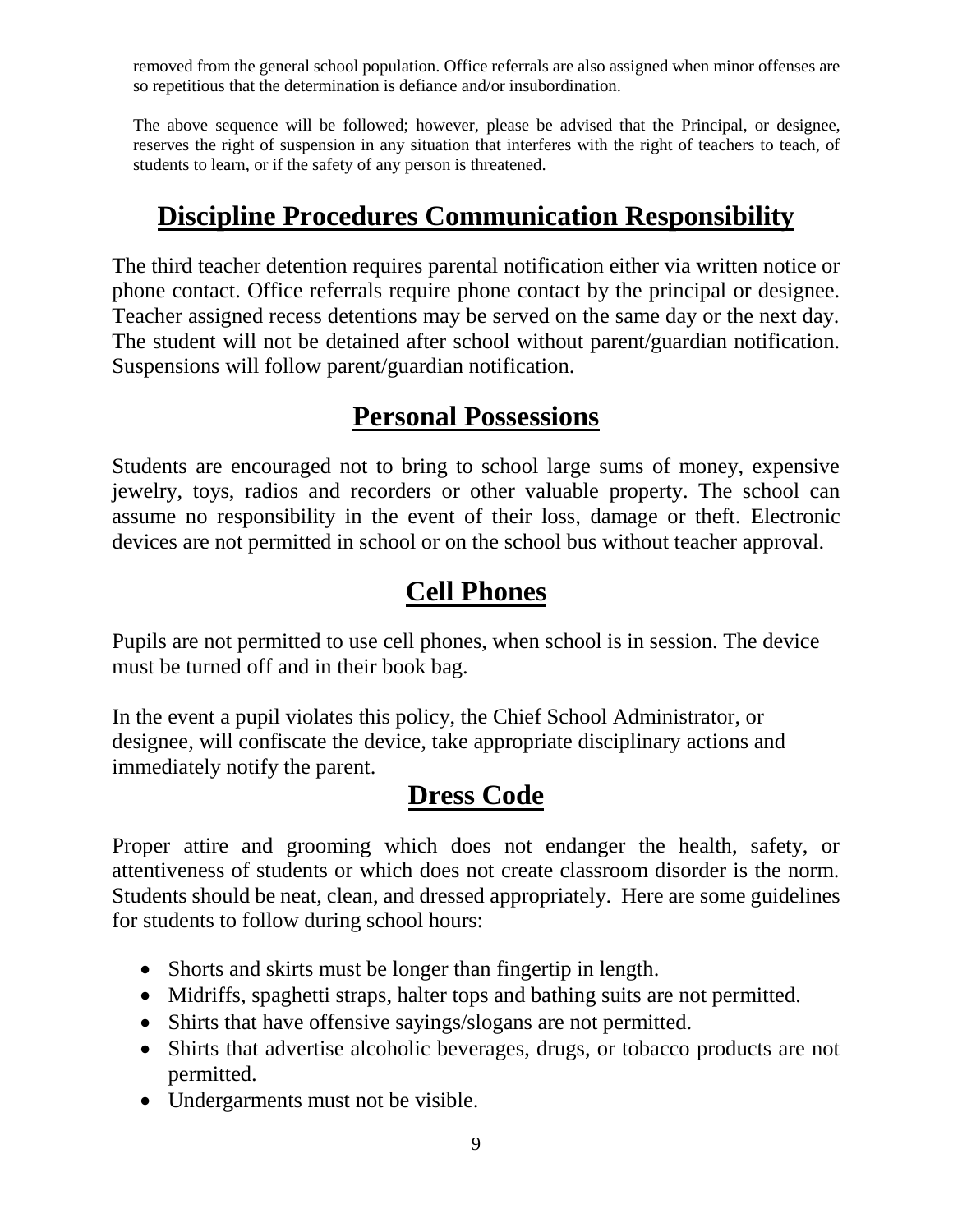- Hats, caps or non-prescription sunglasses may not be worn in the building.
- Students should dress appropriately for the weather. For example, they should wear coats in the winter.
- Students must have sneakers for Physical Education.
- Students must have face masks.